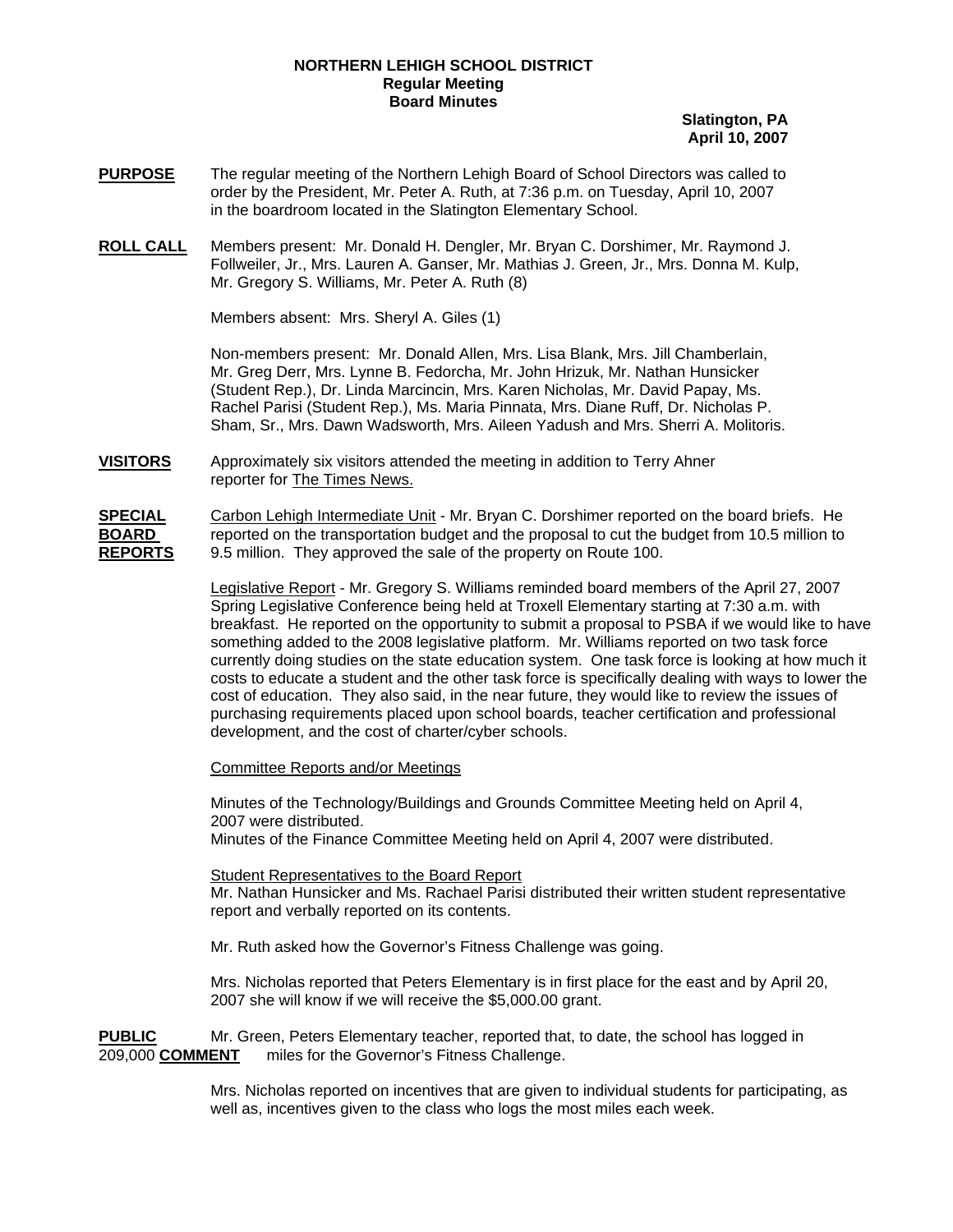**SPECIAL** Superintendent's Report - Dr. Nicholas P. Sham, Sr.

| <b>BOARD</b><br><b>REPORTS</b><br>School (cont.)      | Dr. Sham reminded everyone that the May 1 <sup>st</sup> Board Meeting would be held in the High<br>Auditorium.                                                                                                                                                                                                                                                                                                                                                                                                                                                                                                                                                                                                                                                                                                                                                                                                                                                                                                                                                                                                                                                                                                                                                                                                                       |  |  |  |
|-------------------------------------------------------|--------------------------------------------------------------------------------------------------------------------------------------------------------------------------------------------------------------------------------------------------------------------------------------------------------------------------------------------------------------------------------------------------------------------------------------------------------------------------------------------------------------------------------------------------------------------------------------------------------------------------------------------------------------------------------------------------------------------------------------------------------------------------------------------------------------------------------------------------------------------------------------------------------------------------------------------------------------------------------------------------------------------------------------------------------------------------------------------------------------------------------------------------------------------------------------------------------------------------------------------------------------------------------------------------------------------------------------|--|--|--|
|                                                       | Dr. Sham reported on Project 720 and the need to hire a grant writer to help us write this very<br>comprehensive grant. Mrs. Fedorcha stated that the cost for the grant writer would be \$70.00<br>per hour and it would take the grant writer approximately 40-50 hours to write the grant. Mrs.<br>Yadush and Mr. Anderson have already been working together and they have been gathering<br>information and goals, which might cut down on the consultant hours. Mrs. Yadush reported<br>that the amount of money we could ask for is in the upwards of \$64,000.00. She stated that<br>the initiatives they would look at would be our $9th$ grade initiative and transition of $8th$ graders<br>to the high school, follow up with our dual enrollment grant with additional reimbursement for<br>students taking dual enrollment courses, and last, a virtual lab for the new on-line courses<br>being offered through LCCC. Mrs. Yadush reported that districts that are Project 720<br>recipients are typically more likely to become Classrooms of the Future recipients. This is not<br>written anywhere, but everyone who has become Classrooms of the Future recipients were<br>Project 720 recipients first. She stated that the Classrooms of the Future grant is in the<br>upwards of \$400,000.00 to \$500,000.00. |  |  |  |
|                                                       | Mr. Ruth asked when we need to know this by.                                                                                                                                                                                                                                                                                                                                                                                                                                                                                                                                                                                                                                                                                                                                                                                                                                                                                                                                                                                                                                                                                                                                                                                                                                                                                         |  |  |  |
|                                                       | Mrs. Yadush stated that the grant has to be completed and submitted by April 27, 2007.                                                                                                                                                                                                                                                                                                                                                                                                                                                                                                                                                                                                                                                                                                                                                                                                                                                                                                                                                                                                                                                                                                                                                                                                                                               |  |  |  |
| Project 720<br><b>Grant Writer</b>                    | Mr. Green made a motion, which was seconded by Mr. Williams, to authorize administration<br>to hire the grant writer at a cost not to exceed \$3,500.00.                                                                                                                                                                                                                                                                                                                                                                                                                                                                                                                                                                                                                                                                                                                                                                                                                                                                                                                                                                                                                                                                                                                                                                             |  |  |  |
|                                                       | YEA:<br>Mr. Dengler, Mr. Dorshimer, Mr. Follweiler, Mrs. Ganser, Mr. Green,<br>Mrs. Kulp, Mr. Williams, Mr. Ruth (8)<br>NAY:<br>None $(0)$                                                                                                                                                                                                                                                                                                                                                                                                                                                                                                                                                                                                                                                                                                                                                                                                                                                                                                                                                                                                                                                                                                                                                                                           |  |  |  |
|                                                       | Mr. Dorshimer asked whose account would this be coming out of?                                                                                                                                                                                                                                                                                                                                                                                                                                                                                                                                                                                                                                                                                                                                                                                                                                                                                                                                                                                                                                                                                                                                                                                                                                                                       |  |  |  |
|                                                       | Mrs. Blank indicated at this time of year most of our needs have been covered and there is<br>money left in the building budgets.                                                                                                                                                                                                                                                                                                                                                                                                                                                                                                                                                                                                                                                                                                                                                                                                                                                                                                                                                                                                                                                                                                                                                                                                    |  |  |  |
| that                                                  | Dr. Sham added some clarification to his answer to Mrs. Kulp's question last week why we do<br>not start school prior to Labor Day. He did verify that Northwestern Lehigh School District was<br>the only school district in Lehigh County that started prior to Labor Day this school year and<br>all school districts in the 2007-2008 school year are starting after Labor Day.                                                                                                                                                                                                                                                                                                                                                                                                                                                                                                                                                                                                                                                                                                                                                                                                                                                                                                                                                  |  |  |  |
|                                                       | An executive session will be held in the Superintendent's Office immediately following<br>board meeting to discuss personnel issues.<br>tonight's                                                                                                                                                                                                                                                                                                                                                                                                                                                                                                                                                                                                                                                                                                                                                                                                                                                                                                                                                                                                                                                                                                                                                                                    |  |  |  |
| <b>PERSONNEL</b>                                      | Mrs. Ganser made a motion, which was seconded by Mr. Dorshimer, that the Board of<br>Education approves the following personnel items:                                                                                                                                                                                                                                                                                                                                                                                                                                                                                                                                                                                                                                                                                                                                                                                                                                                                                                                                                                                                                                                                                                                                                                                               |  |  |  |
| Co-Curricular<br>Appointments<br>2007-2008            | Carleen Binder<br><b>Elementary Scholastic Scrimmage</b><br>\$414.00<br>Kristin Skinker<br>\$414.00<br>ACE                                                                                                                                                                                                                                                                                                                                                                                                                                                                                                                                                                                                                                                                                                                                                                                                                                                                                                                                                                                                                                                                                                                                                                                                                           |  |  |  |
| Resignation/<br>Retirement<br>year, Marlene<br>Simock | Accept the resignation of Marlene Simock from her position as 5 <sup>th</sup> Grade teacher in the<br>Slatington Elementary School, effective the last teacher day of the 2006/2007 school<br>at which time she will begin her retirement from Northern Lehigh School District after 35<br>years of service.                                                                                                                                                                                                                                                                                                                                                                                                                                                                                                                                                                                                                                                                                                                                                                                                                                                                                                                                                                                                                         |  |  |  |
| Retirement<br>Larry Parry                             | Accept the resignation of Larry Parry from his position as Physical Education teacher in<br>the Slatington and Peters Elementary Schools, effective the last teacher day of the                                                                                                                                                                                                                                                                                                                                                                                                                                                                                                                                                                                                                                                                                                                                                                                                                                                                                                                                                                                                                                                                                                                                                      |  |  |  |

2006/2007 school year, at which time he will begin his retirement from Northern Lehigh

School District after 35 years of service.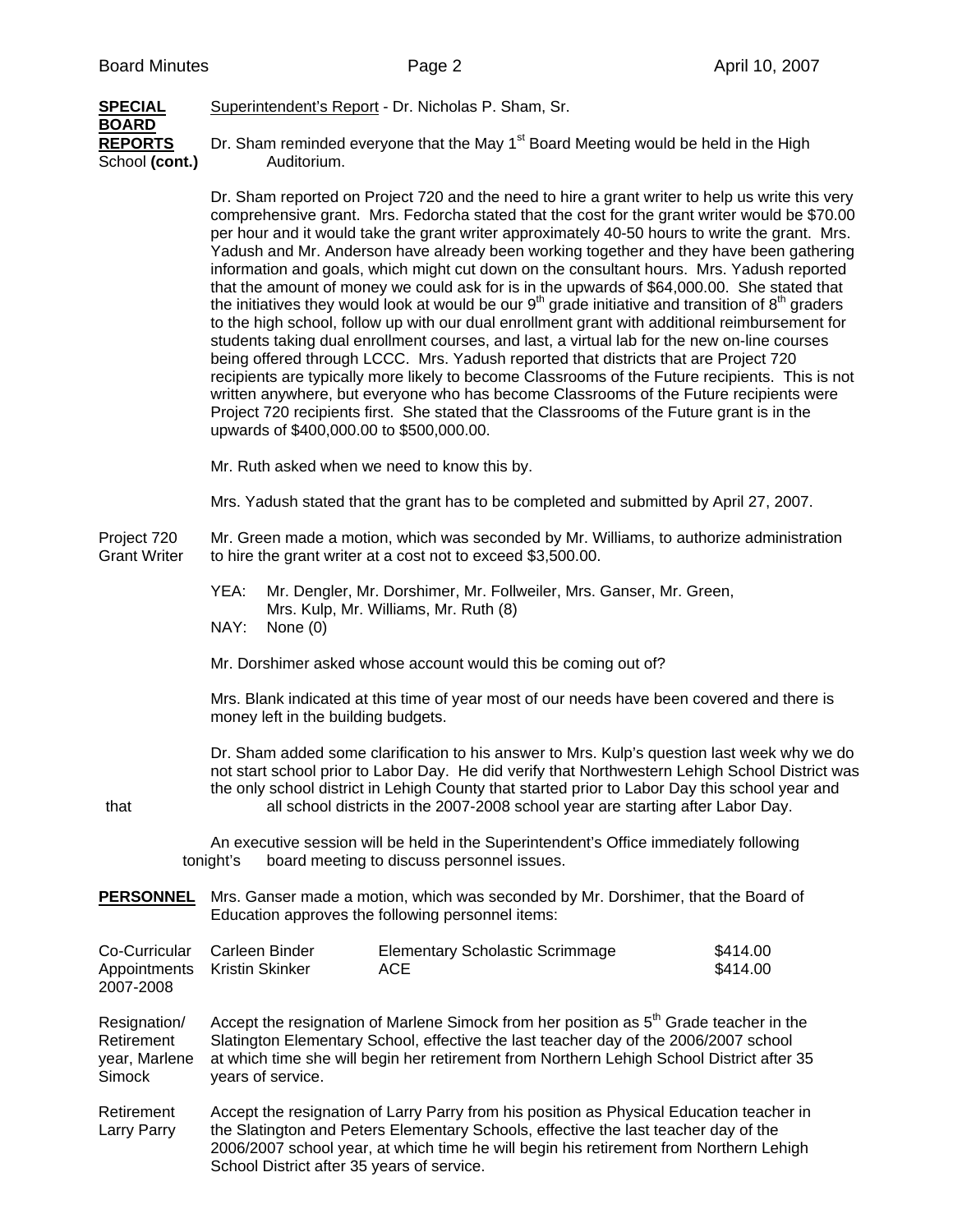#### **PERSONNEL** YEA: Mr. Dengler, Mr. Dorshimer, Mr. Follweiler, Mrs. Ganser, Mr. Green, Mrs. Kulp, **(cont.)** Mr. Williams, Mr. Ruth (8) NAY: None (0)

**CONFER-** Mr. Williams made a motion, which was seconded by Mr. Green, that the Board of **ENCES** Education approves the following conference items:

> Shawn Green – Wellness and Academic Success: From Policy to Action – April 30 - May 1, 2007 – State College, PA – Registration: \$35.00, Travel: \$177.50, Lodging: \$103.00, Meals: \$30.00 - Total Approximate Cost: \$345.50 – Funding: Curriculum and Instruction Budget

 Karen Nicholas – Wellness and Academic Success: From Policy to Action – April 30 - May 1, 2007 – State College, PA – Registration: \$35.00, Travel: \$177.50, Lodging: \$103.00, Meals: \$30.00 - Total Approximate Cost: \$345.50 – Funding: Peters Elementary Administrator Staff Development Budget

 Mr. Williams stated that prior to tonight's meeting, during tthe Policy Committee Meeting, they briefly talked about conference policy #433. He suggested that all board members review this policy and if anyone has any questions or concerns with the policy, they should bring it Mrs. Fedorcha's attention. The Policy Committee will be discussing this policy in more depth at the next Policy Committee Meeting.

- YEA: Mr. Dengler, Mr. Dorshimer, Mr. Follweiler, Mrs. Ganser, Mr. Green, Mrs. Kulp, Mr. Williams, Mr. Ruth (8) NAY: None (0)
- **POLICY** Mr. Dorshimer made a motion, which was seconded by Mrs. Ganser, that the Board of Education approve the following policy item:

Increase Approve the recommendation of the administration that, effective September 4, 2007, Lunch Prices school lunch prices be increase as follows:

| Elementary Schools – from $$1.95$ to $$2.00$          |
|-------------------------------------------------------|
| Middle School and High School – from \$1.95 to \$2.25 |
| Adult Lunches $-$ from \$3.50 to \$3.80               |

 YEA: Mr. Dengler, Mr. Dorshimer, Mr. Follweiler, Mrs. Ganser, Mr. Green, Mrs. Kulp, Mr. Williams, Mr. Ruth (8) NAY: None (0)

#### **CURRIC-** Mr. Williams made a motion, which was seconded by Mr. Dengler, that the Board of **ULUM AND** Education approve the following curriculum and instruction item: **INSTRUC-**

**TION**

- Bethesda Day Approve to authorize proper officials to enter into an agreement with the Bethesda Day Treatment Treatment Center and the Northern Lehigh School District for the purpose of furnishing Center educational services for disruptive students for the 2007-2008 school year. Agreement
	- YEA: Mr. Dengler, Mr. Dorshimer, Mr. Follweiler, Mrs. Ganser, Mr. Green, Mrs. Kulp, Mr. Williams, Mr. Ruth (8) NAY: None (0)

## **OLD** Mr. Ruth reminded the board that one board member needs to be appointed to the Wellness **BUSINESS** Advisory Council and asked if anyone was interested. Mrs. Ganser stated that she has expressed interest in attending and she would be willing to attend the first meeting on May 3, 2007 from 2:00 – 4:00 p.m.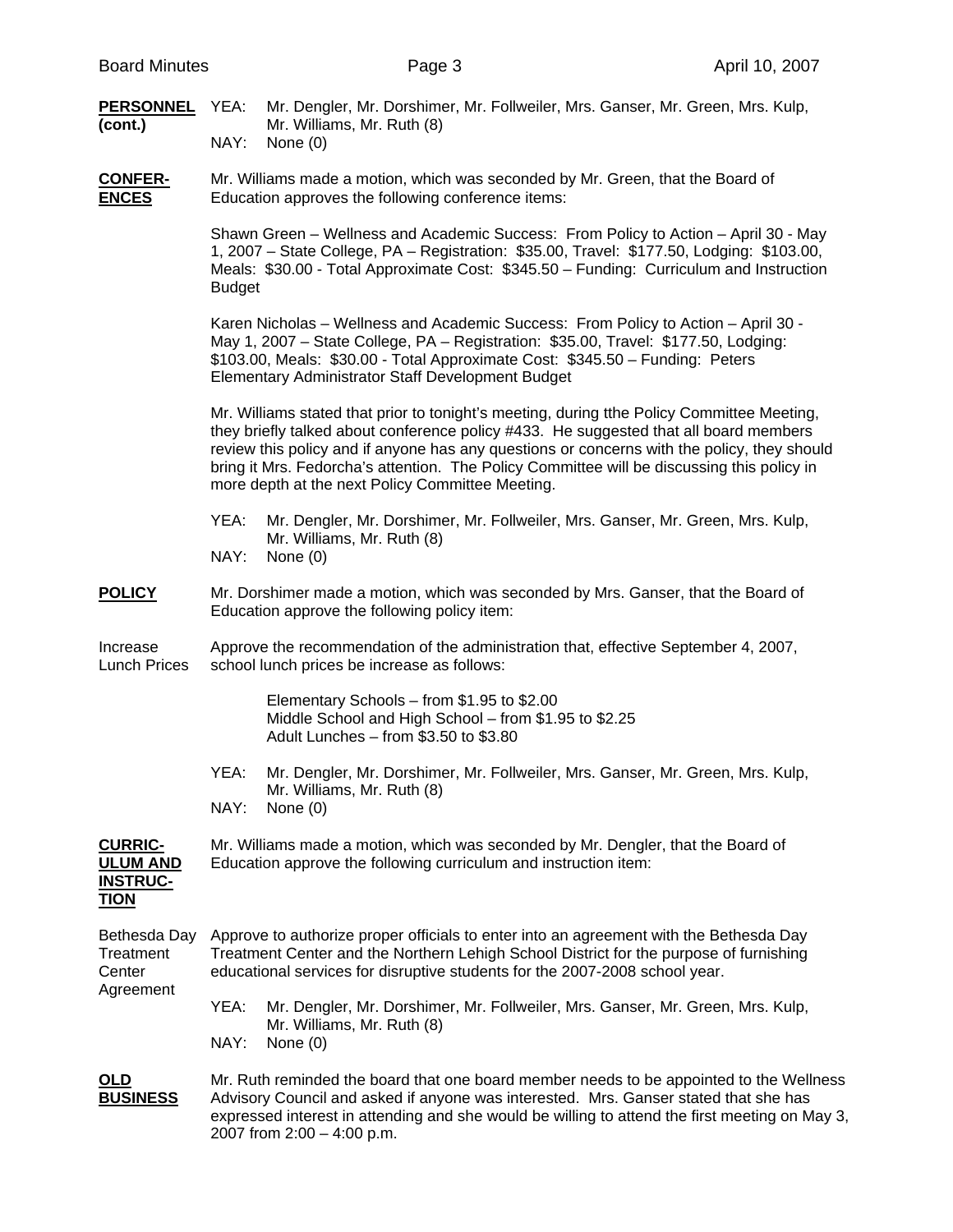|  | <b>Board Minutes</b> |
|--|----------------------|
|--|----------------------|

| OLD<br><b>BUSINESS</b><br>(cont.)                                      | There was further discussion on the meeting dates for the Policy Committee. It was<br>determined that the Policy Committee meetings would be held on the second Wednesday of<br>the month in conjunction with Community Relations Committee meetings starting at 6:30 p.m.<br>They also discussed the realignment of committee members. They discussed the possibility<br>of board members (each member is required to serve on two committees) serving as<br>committee members on committees that meet on the same night. They have decided that<br>prior to the May 7, 2007 board meeting, they will discuss the realignment of committee<br>members and finalize a list. |  |  |  |
|------------------------------------------------------------------------|-----------------------------------------------------------------------------------------------------------------------------------------------------------------------------------------------------------------------------------------------------------------------------------------------------------------------------------------------------------------------------------------------------------------------------------------------------------------------------------------------------------------------------------------------------------------------------------------------------------------------------------------------------------------------------|--|--|--|
|                                                                        | Mr. Ruth stated that because of concerns expressed by Mrs. Giles during the last board<br>meeting, he would be removing her as chairperson of the Policy Committee and appointing<br>Mr. Williams as the chairperson. Mrs. Giles will still serve as a committee member on the<br>Policy Committee.                                                                                                                                                                                                                                                                                                                                                                         |  |  |  |
|                                                                        | Mr. Williams asked if there was any desire among the board to split up the<br>Technology/Buildings and Grounds and Finance Committee meetings since these are<br>normally two of the longest committee meetings held every month.                                                                                                                                                                                                                                                                                                                                                                                                                                           |  |  |  |
| on                                                                     | Mr. Ruth said that his concern was to hold Technology/Buildings and Grounds and Finance<br>the night between the two board meetings because if there was any item that needed<br>immediate board action, it could be acted on at the second board meeting of the month.                                                                                                                                                                                                                                                                                                                                                                                                     |  |  |  |
| <b>NEW</b><br><b>BUSINESS</b>                                          | Mrs. Yadush reported that commencement has been set for June 13, 2007.                                                                                                                                                                                                                                                                                                                                                                                                                                                                                                                                                                                                      |  |  |  |
| <b>FINANCIAL</b>                                                       | Mr. Green made a motion, which was seconded by Mr. Williams, that the Board of<br>Education approves the following financial items:                                                                                                                                                                                                                                                                                                                                                                                                                                                                                                                                         |  |  |  |
| Financial<br>Reports                                                   | Approve the Following Financial Reports:                                                                                                                                                                                                                                                                                                                                                                                                                                                                                                                                                                                                                                    |  |  |  |
|                                                                        | 1. General Fund month of March<br>2. Athletic Fund month of March<br>3. Capital Reserve month of March<br>4. Cafeteria Fund month of March<br>5. NLMS Student Activities Account month of March                                                                                                                                                                                                                                                                                                                                                                                                                                                                             |  |  |  |
| Payment of<br><b>Bills</b>                                             | Approve the Following List of Bills:                                                                                                                                                                                                                                                                                                                                                                                                                                                                                                                                                                                                                                        |  |  |  |
|                                                                        | 1. General Fund months of March and April<br>2. Athletic Fund month of March<br>3. Cafeteria Fund month of March and April                                                                                                                                                                                                                                                                                                                                                                                                                                                                                                                                                  |  |  |  |
| Appoint<br>Architects for<br><b>High School</b><br>Science Lab         | Approve The Architectural Studio as Architects for the proposed Science Lab Addition at the<br>Northern Lehigh High School Building, and to proceed with the PLANCON process of this<br>project.                                                                                                                                                                                                                                                                                                                                                                                                                                                                            |  |  |  |
| Agreement to<br>Prepare Bid<br>Documents -<br>Paving HS<br>Parking Lot | Authorize administration to enter into agreement with Spotts, Stevens and McCoy, Inc to design<br>and prepare bid documents for paving of the high school parking lot, at a cost not to exceed<br>\$7,200.00.                                                                                                                                                                                                                                                                                                                                                                                                                                                               |  |  |  |
| Proposal<br><b>HS Security</b><br>not System                           | Authorize administration to accept the proposal from CTC Associates, LLC for the consulting<br>and design engineering for upgrades to the high school security system at a total project cost<br>to exceed \$3,500.00.                                                                                                                                                                                                                                                                                                                                                                                                                                                      |  |  |  |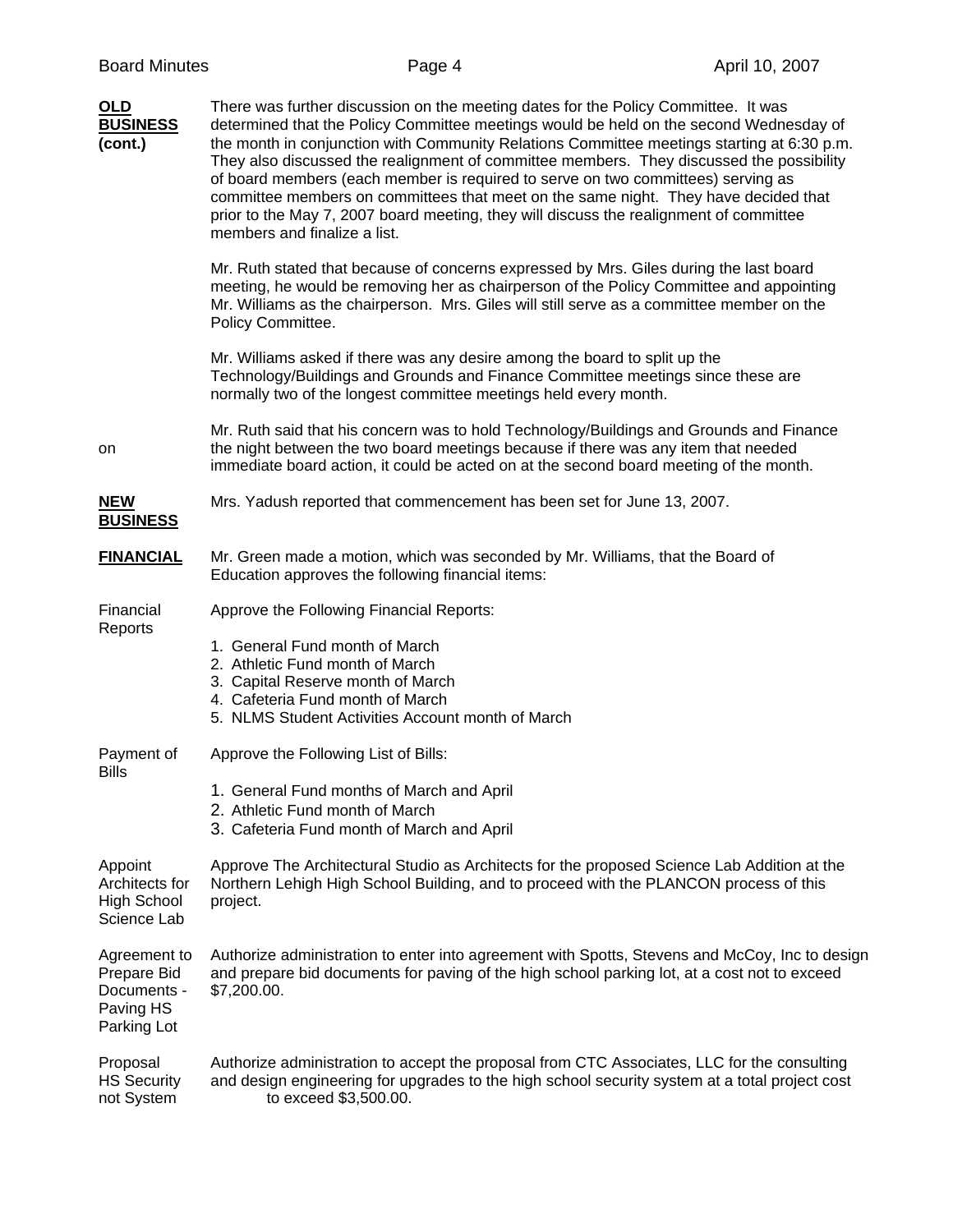| <b>FINANCIAL</b><br>(cont.)                                     |                                                                                                                                                                                                                                                                                                                                                                                                                          |  |  |  |  |
|-----------------------------------------------------------------|--------------------------------------------------------------------------------------------------------------------------------------------------------------------------------------------------------------------------------------------------------------------------------------------------------------------------------------------------------------------------------------------------------------------------|--|--|--|--|
| Award Bids -<br>#2 Grade Fuel<br>Oil Transport<br>Delivery      | Reichenbach's Approve the awarding of bids to Reichenbach's Oil and Propane for the contract period July 1,<br>2007 to June 30, 2008 for #2 Grade Fuel Oil Transport Delivery of 6,800 or more gallons at a<br>fluctuating rate of 1.954 as of March 30, 2007 which is .04 over Macungie rack on the day of<br>delivery.                                                                                                 |  |  |  |  |
| #2 Grade<br>a Fuel Oil<br>day of Tank Wagon                     | Reichenbach's Approve the awarding of bids to Reichenbach's Oil and Propane for the contract period July 1,<br>2007 to June 30, 2008 for #2 Grade Fuel Oil Tank wagon Delivery of less than 6,800 gallons at<br>fluctuating rate of 2.004 as of March 30, 2007 which is .09 over Macungie rack on the<br>delivery.                                                                                                       |  |  |  |  |
| <b>Ultra Low</b><br><b>Sulfur Diesel</b>                        | Reichenbach's Approve the awarding of bids to Reichenbach's Oil and Propane for the contract period July 1,<br>2007 to June 30, 2008 for Ultra Low Sulfur Diesel at a fluctuating rate of 2.177 as of March 30,<br>2007 which is .065 over Macungie rack on the day of delivery.                                                                                                                                         |  |  |  |  |
| <b>Ultra Low</b><br><b>Sulfur Diesel</b><br><b>Winter Blend</b> | Reichenbach's Approve the awarding of bids to Reichenbach's Oil and Propane for the contract period July 1,<br>2007 to June 30, 2008 for Ultra Low Sulfur Diesel Winter Blend at a fluctuating rate of 2.202 as<br>of March 30, 2007 which is .09 over Macungie rack on the day of delivery.                                                                                                                             |  |  |  |  |
| CHH Inc -<br>Unleaded<br>Gasoline                               | Approve the awarding of bids to CHH Inc for the contract period July 1, 2007 to June 30, 2008<br>for Unleaded Gasoline at a fluctuating rate of .155 over Macungie rack on the day of delivery.                                                                                                                                                                                                                          |  |  |  |  |
|                                                                 | Mr. Williams asked if there was a change since the finance committee meeting on the lowest<br>bidder for fuel.                                                                                                                                                                                                                                                                                                           |  |  |  |  |
|                                                                 | Mr. Derr reported that all vendor bids were fluctuating rates over Macungie rack base price. He<br>also stated that all vendors used a different Macungie rack base price date. Mr. Derr and Mrs.<br>Blank sat down and calculated the price increase over Macungie rack base price on the date of<br>bid. A recommendation was then made choosing the vendor with the lowest increase over<br>Macungie rack base price. |  |  |  |  |
|                                                                 | Mr. Ruth asked if there was a price associated with the appointment of Architectural Studio for<br>the High School Science Lab. He asked if the specs were complete yet for the project.                                                                                                                                                                                                                                 |  |  |  |  |
|                                                                 | Dr. Sham stated that the specs are not complete yet. He also said that they now have to submit<br>an American Institute of Architects contract.                                                                                                                                                                                                                                                                          |  |  |  |  |
| using                                                           | Mr. Ruth asked if the money we received from the Education Foundation is what we will be<br>to pay for this.                                                                                                                                                                                                                                                                                                             |  |  |  |  |
|                                                                 | Mrs. Blank stated she had asked Barry Brobst for a schedule on when payments would be due.                                                                                                                                                                                                                                                                                                                               |  |  |  |  |
|                                                                 | Mr. Dorshimer asked what input has administration and the high school given for the design of<br>this building.                                                                                                                                                                                                                                                                                                          |  |  |  |  |
| discuss the                                                     | Dr. Sham stated that would be next. They have already met with the foundation to do the<br>drawings. Barry Brobst, once this is approved, will come back and meet with us to<br>specific design.                                                                                                                                                                                                                         |  |  |  |  |
|                                                                 | Mr. Dorshimer asked if once this part is done that it will come back to the board so they will get<br>a better handle on what they are actually going to get.                                                                                                                                                                                                                                                            |  |  |  |  |
|                                                                 | Dr. Sham said that is correct.                                                                                                                                                                                                                                                                                                                                                                                           |  |  |  |  |
|                                                                 | Mr. Dorshimer said that we will get a further break down of cost for the paving of the high school                                                                                                                                                                                                                                                                                                                       |  |  |  |  |

parking lot area.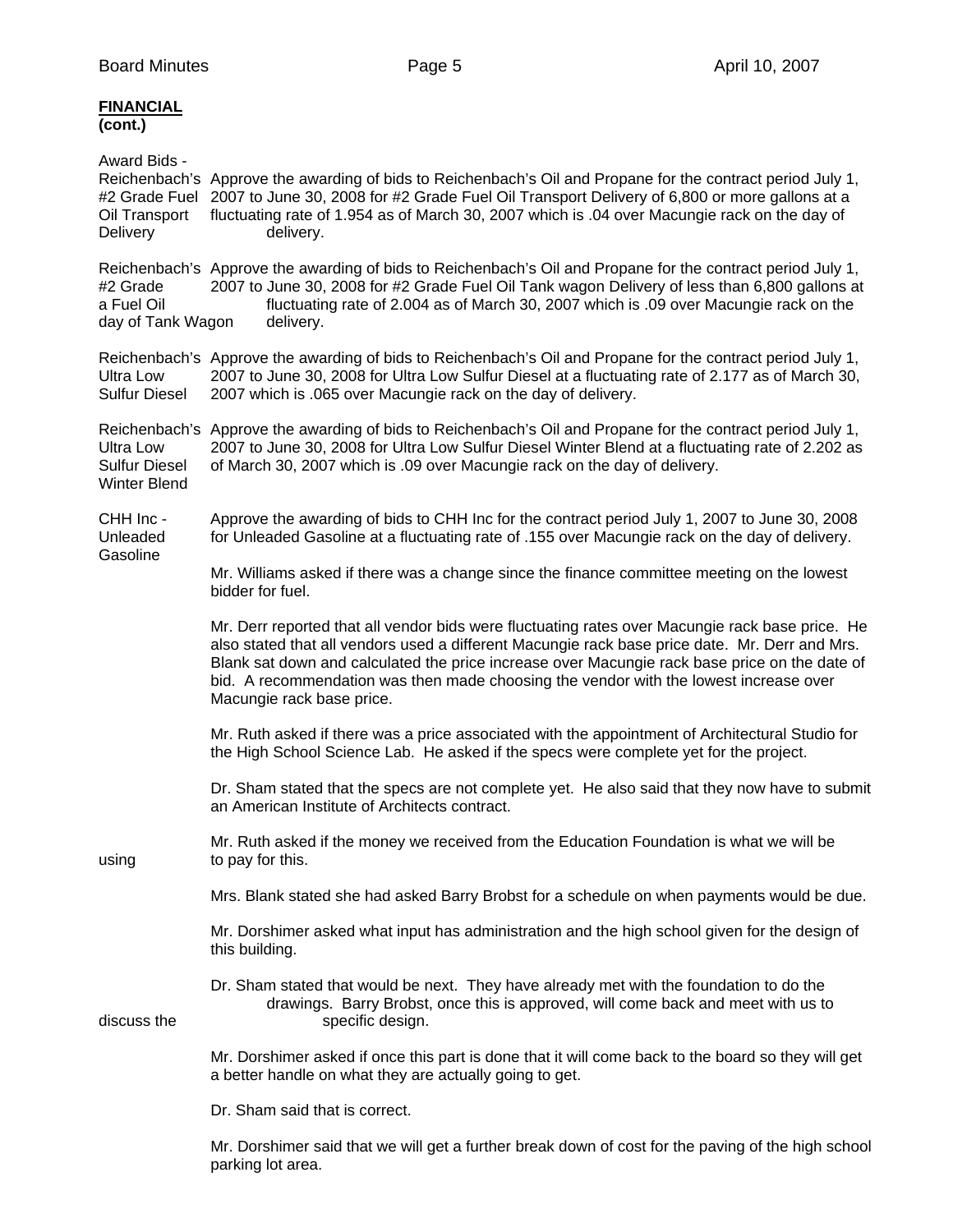| <b>FINANCIAL</b><br>(cont.)                                   | Mr. Derr said that he will have bid specs for the cost of paving Snyder Avenue, the High School<br>parking lot, and the service road and service lot and then a total cost of all bid specs.                                                                                                                                                                                       |  |  |  |
|---------------------------------------------------------------|------------------------------------------------------------------------------------------------------------------------------------------------------------------------------------------------------------------------------------------------------------------------------------------------------------------------------------------------------------------------------------|--|--|--|
|                                                               | YEA:<br>Mr. Dengler, Mr. Dorshimer, Mr. Follweiler, Mrs. Ganser, Mr. Green, Mrs. Kulp,<br>Mr. Williams, Mr. Ruth (8)<br>NAY:<br>None $(0)$                                                                                                                                                                                                                                         |  |  |  |
|                                                               | Mr. Derr was in contact with the companies who bid on the resurfacing of the running track and<br>field event areas. He informed the board on the two different techniques of resurfacing these<br>areas and the estimated lifespan of the project. He also contacted references for these<br>companies and further recommended accepting the bid from American Tennis Courts Inc. |  |  |  |
| Award Bid -<br>Resurfacing<br>and Field<br><b>Event Areas</b> | Mr. Green made a motion, which was seconded by Mrs. Ganser, that the Board of Education<br>authorize administration to enter into a contract with American Tennis Courts Inc for<br>Running Track resurfacing of the running track and field event areas at Bulldog Stadium at a cost of<br>\$33,065.00.                                                                           |  |  |  |
| Amended<br>Motion                                             | Mr. Green made a motion, which was seconded by Mrs. Ganser, that the Board of Education<br>authorize administration to enter into a contract with American Tennis Courts Inc for<br>resurfacing of the running track and field event areas at Bulldog Stadium at a cost of \$33,065.00.<br>to be paid by proceeds from the 99 Bond.                                                |  |  |  |
| Vote on<br>Amended<br>Motion                                  | Mr. Dengler, Mr. Dorshimer, Mr. Follweiler, Mrs. Ganser, Mr. Green, Mrs. Kulp,<br>YEA:<br>Mr. Williams, Mr. Ruth (8)<br>None $(0)$<br>NAY:                                                                                                                                                                                                                                         |  |  |  |
| <u>CORR-</u><br><b>ESPON-</b>                                 | Mr. Ruth stated that all board members received the Slatington Lions Steak Fry information<br>and if board members are interested in attending should contact Mr. Follweiler.                                                                                                                                                                                                      |  |  |  |
| <b>DENCE</b><br><b>Future</b>                                 | Mr. Ruth also reported that all board members received copies of the Northern Lehigh<br>Focus Calendar and Northern Lehigh High School graduate information.                                                                                                                                                                                                                       |  |  |  |
| <b>INFOR-</b><br><b>MATION</b>                                | All Board Members received copies of minutes of the Borough of Slatington Parks &<br>Recreation Commission meeting held on March 19, 2007.                                                                                                                                                                                                                                         |  |  |  |
|                                                               | All Board Members received copies of minutes of the Lehigh Carbon Community<br>College Board or Trustees meeting held on March 1, 2007.                                                                                                                                                                                                                                            |  |  |  |
|                                                               | Mr. Ruth called for a 10 minute break at 8:45 p.m., prior to starting budget discussion.<br>Mr. Ruth called the meeting back to order at 9:00 p.m.                                                                                                                                                                                                                                 |  |  |  |
| <b>BUDGET</b><br><b>DISCUSSION</b>                            | Mr. Williams asked about the \$80,000 for the new core reading program at Peters and<br>asked if this was to purchase that pilot program.                                                                                                                                                                                                                                          |  |  |  |
|                                                               | Dr. Sham stated that the \$80,000 reflects the money needed for the new core reading<br>program.                                                                                                                                                                                                                                                                                   |  |  |  |
|                                                               | Mr. Ruth asked Mrs. Blank that the current millage increase listed is 2.69 and asked if that<br>increase included the new initiatives.                                                                                                                                                                                                                                             |  |  |  |
|                                                               | Mrs. Blank said that was correct.                                                                                                                                                                                                                                                                                                                                                  |  |  |  |
|                                                               | Mr. Ruth stated that the new initiatives and everything needed to run the school would raise<br>our millage by 2.69.                                                                                                                                                                                                                                                               |  |  |  |
|                                                               | Mrs. Blank stated that was correct.                                                                                                                                                                                                                                                                                                                                                |  |  |  |
|                                                               | Mr. Dorshimer stated we will be taking $\frac{3}{4}$ of a mill out of fund balance.                                                                                                                                                                                                                                                                                                |  |  |  |

Mrs. Blank said that is already taken into consideration.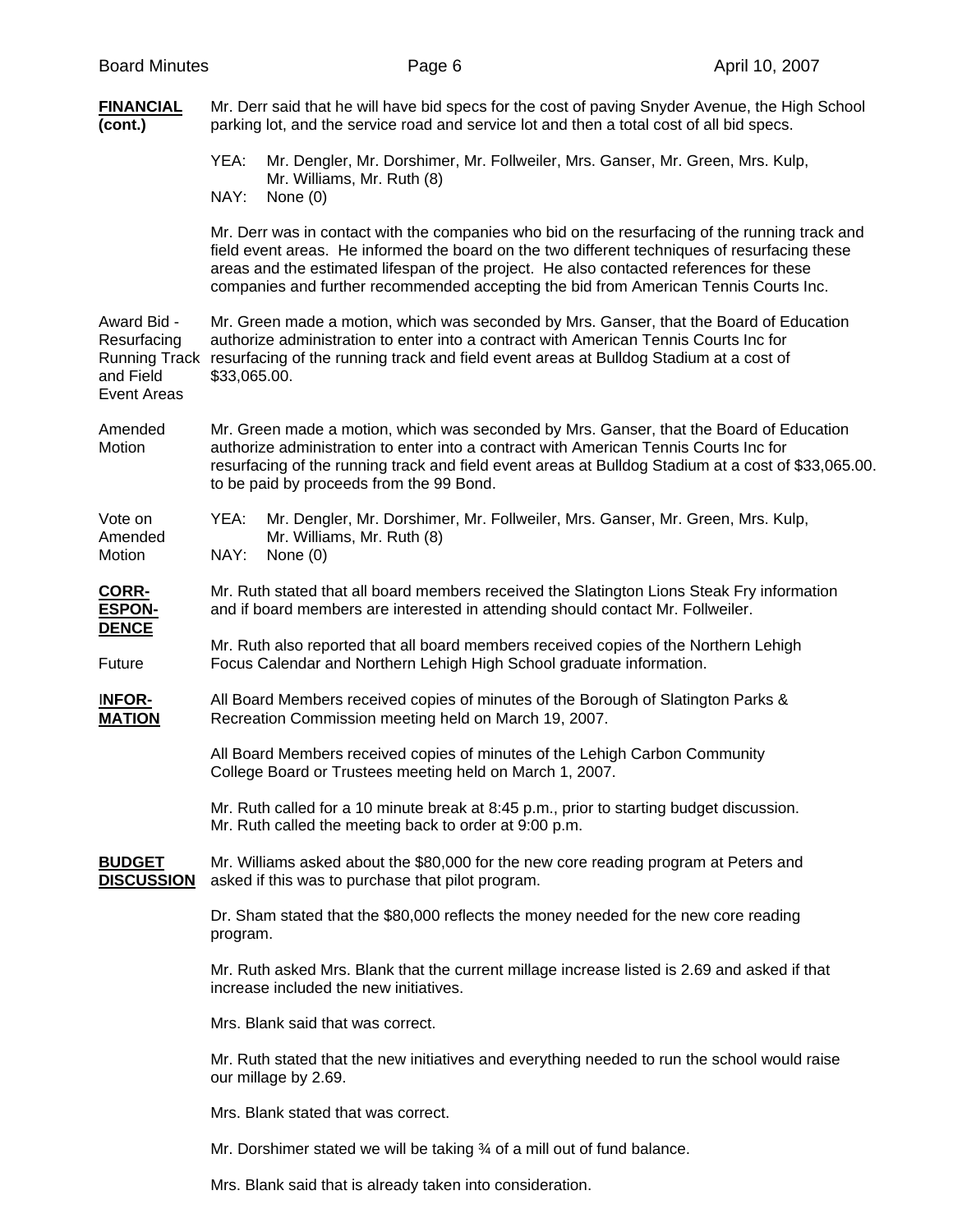**BUDGET** Mr. Dorshimer stated that if you add the .67 mill back in being taken from fund balance we **DISCUSSION** would be over 3 mills. **(cont.)** 

> Mr. Williams asked if the money being taken out of fund balance was for items that were scheduled to be taken out of fund balance. He stated that we are not using fund balance to balance the budget as we had in past years in order to get to a millage increase that was desired.

 Mrs. Blank stated yes. In our fund balance we have designated fund balance for equipment purchase and for ERIP. This money is being used for these purposes.

 Dr. Sham stated it is not a bad thing to use this money because we need to keep fund balance down at a certain level or we will be forced to spend it.

Mr. Dorshimer stated that we could roll some of the fund balance into capital reserve.

 Dr. Sham stated that if you put the money into capital reserve you would then end up using the money for capital projects.

 Mr. Dorshimer said he is looking for direction on how they are going to handle the budget. Are we to just pick a new initiative, discuss it, and vote to remove it or keep it?

 Mr. Ruth stated at the last board meeting it was decided that they would discuss the new initiatives by line item and they would take a vote on whether to eliminate it or keep it.

Motion To Mr. Dengler made a motion, which was seconded by Mrs. Ganser, that the Board of Remove Item Education approve to remove new initiative item #1 from the budget.

#1

 Mr. Dorshimer asked if they were going to bring up an item for a vote with no discussion or ask for discussion after the motion.

 Mr. Ruth stated that after an item is brought up for a vote and is eliminated it would go on a list of items eliminated and once they go through the entire list of items, and the board wishes, they can go back into the eliminated items and bring items back if they wish.

 Mrs. Kulp asked if there were other items besides those listed that the board could also address or look at.

Mr. Ruth stated that they have the entire preliminary budget.

Mrs. Kulp stated Mr. Dorshimer, at a previous meeting, had asked for an itemized list.

Mr. Dorshimer stated those items would be listed on the non-mandated list.

 Mrs. Blank explained the new initiatives represent additions to our current programs and budget. The non-mandated list is items or programs currently offered and removing any of those items would be a cut from the budget.

 Mr. Hrizuk spoke to the need of item #1, cell phone service. He also referenced a reduction in the budget by \$7,900.00 pending approval of item #12, expansion of technology, and a further reduction to cost of cell phone service because of e-rate.

Mr. Ruth asked who would be receiving the cell phones.

Mr. Hrizuk listed the seventeen people who he is recommending to receive cell phones.

 Mr. Dorshimer stated cell phones would allow for contact between buildings and administration in emergency situations and he feels we should not be asking administration to use their own cell phones.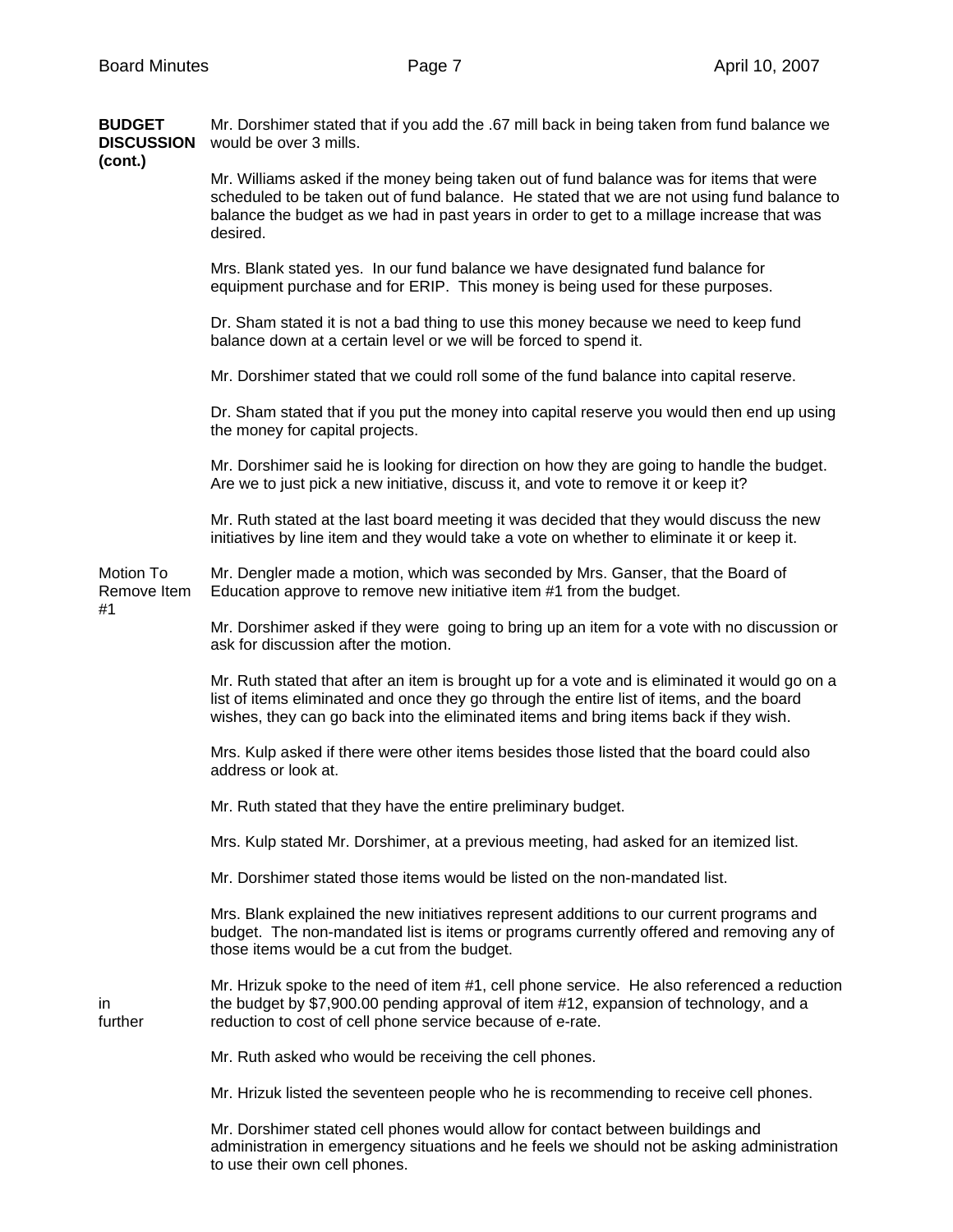**BUDGET** Mr. Hrizuk further explained item #12, expansion of technology, and told the board that the **DISCUSSION** budget amount for those items, from information he has received, would be approximately **(cont.)** \$54,000.00 a reduction of approximately \$19,000.00.

> Mr. Green stated, since there is a direct relationship between item #12 and item #1, he does not feel comfortable voting on the one not knowing what the board is going to do on the other. Based on what Mr. Hrizuk has presented he would like to vote on both item #1 and item #12 together and would like to know if Mr. Dengler would like to amend his motion.

Mr. Dengler did not want to amend his motion.

 Mrs. Kulp reminded the board that the \$54,000.00 would be a cost for the next three years as a lease for the expansion of technology. She also said if they vote to keep the cell phones that this will be a reoccurring budget amount from year to year.

Mr. Dorshimer stated that all the new initiative items are reoccurring costs from year to year.

 The group further discussed cell phones, number of contract years, cell phone minutes overage, etc.

# Vote on **ROLL CALL:**

Motion

 YEA: Mr. Dengler, Mr. Follweiler, Mrs. Ganser, Mrs. Kulp (4) NAY: Mr. Dorshimer, Mr. Green, Mr. Williams, Mr. Ruth (4)

## **Motion defeated.**

 Mr. Green made a motion to reduce the amount of item #1 cell phones by \$8,000.00. There was no second to this motion.

 Mr. Williams asked if we would be better off going at this in a different direction. He stated that he looked at the budget and wanted to see what he would have to do to get the budget to a 3% increase over the current years budget. He figured that would be a 1.811 mill increase. He is wondering if he is better served choosing how to get to that 3% increase or is our administration better off making the recommendation.

Motion 3% Mr. Williams made a motion, that was seconded by Mr. Dengler, that administration come Budget back to the board, at the next board meeting, with a recommended increase of 3% or 1.811 Increase mills over the current year budget.

> Dr. Sham stated that what he says has merit. He said this is what administration has been asking for all along. Give us a number and we will make a budget to fit it. He said administration can create this list but that when the list comes back and shows the 1.811 mill increase, administration can say they don't feel comfortable going this low and recommend stopping at another millage increase.

 Discussion ensued among board members on what could possibly be on a cut list from administration. They feared that some of the cut list items could possibly be items currently in the budget that administration feels are less important than a new initiative item and instead of cutting a new initiative item could cut a program already in existence.

- Mr. Williams said that his motion would allow them to cut items outside of the new initiative list but he is hoping that administration is hearing the discussion and would not cut something outlandish, sports or transportation, out of the budget.
	- Mr. Green asked if administration can show cuts below a 1.811 millage increase.

Mrs. Kulp said administration needs to be realistic in what is put on that cut list. Looking at the general fund reports, she believes there are other areas the district can save money.